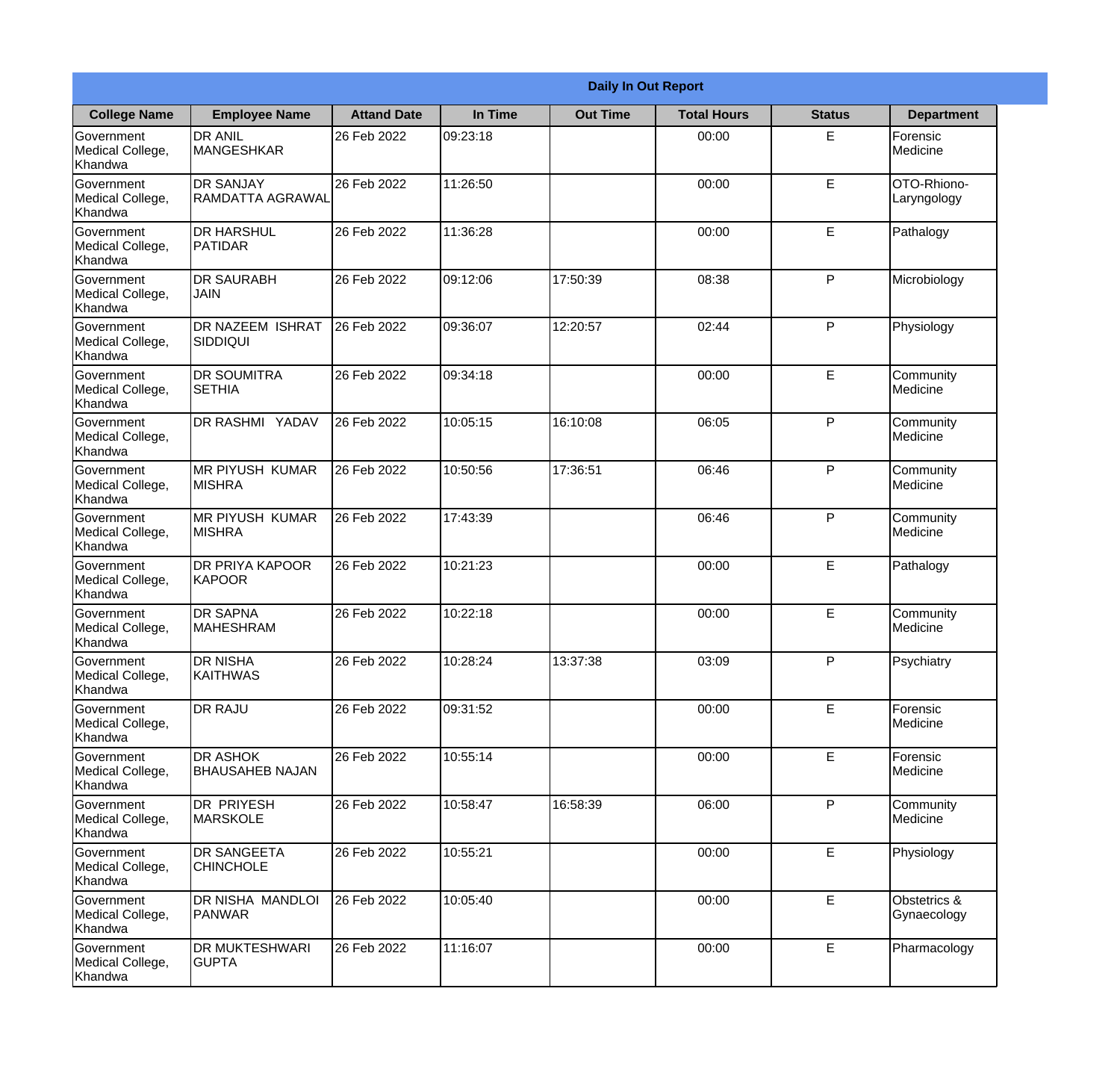| <b>Designation</b>                  | <b>Category</b> |
|-------------------------------------|-----------------|
| <b>Assistant Professor</b>          | Para Clinical   |
| Professor                           | Clinical        |
| <b>Assistant Professor</b>          | Para Clinical   |
| Associate Professor   Para Clinical |                 |
| Professor                           | Non Clinical    |
| <b>Assistant Professor</b>          | Para Clinical   |
| <b>Assistant Professor</b>          | Para Clinical   |
| Statistician                        | Para Clinical   |
| Statistician                        | Para Clinical   |
| Demonstrator/Tutor   Para Clinical  |                 |
| Associate Professor Para Clinical   |                 |
| <b>Assistant Professor Clinical</b> |                 |
| Demonstrator/Tutor   Para Clinical  |                 |
| Associate Professor Para Clinical   |                 |
| Associate Professor Para Clinical   |                 |
| Demonstrator/Tutor   Non Clinical   |                 |
| Associate Professor Clinical        |                 |
| Demonstrator/Tutor   Para Clinical  |                 |

## **Daily In Out Report**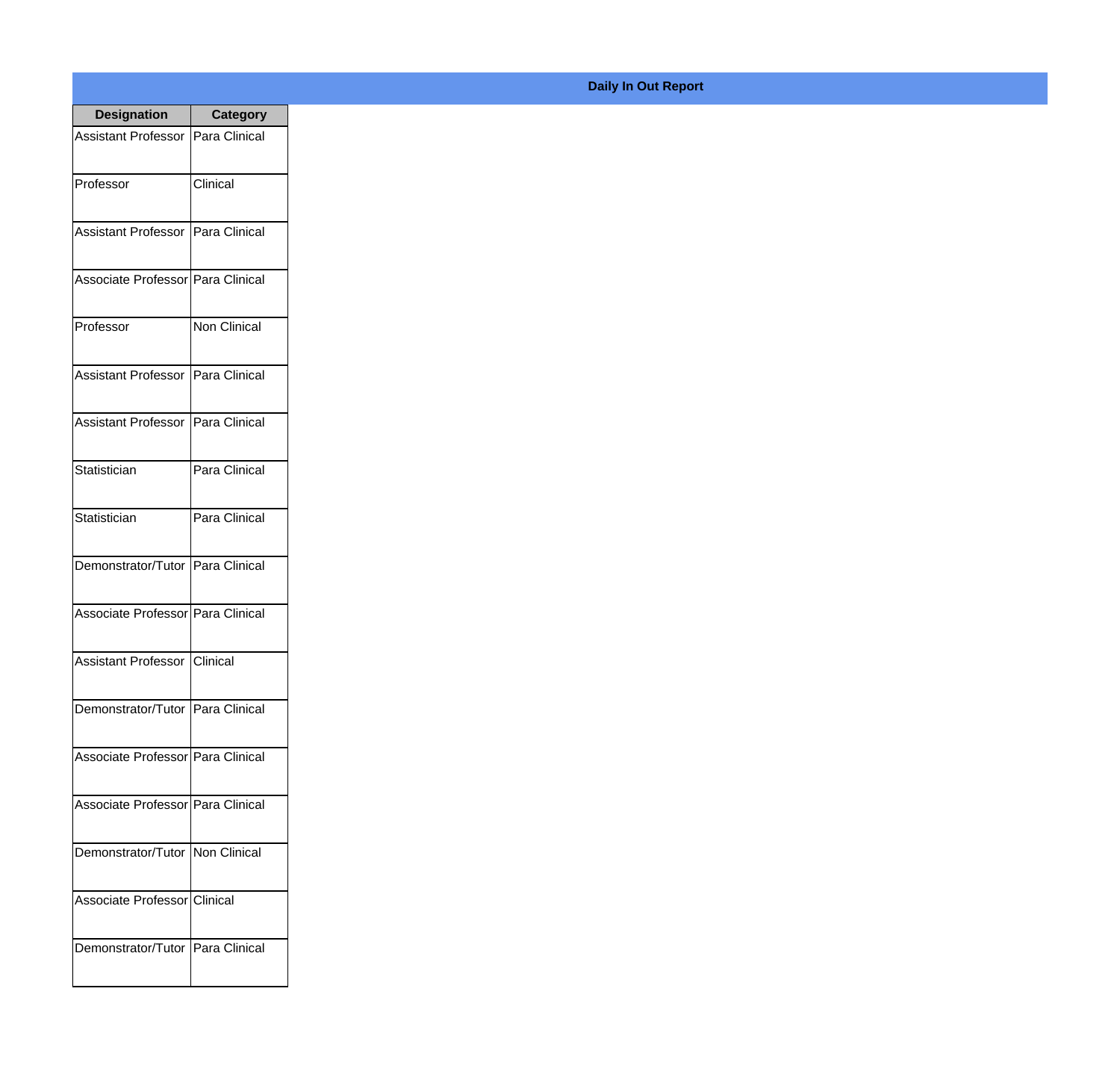|                                           |                                        |             |           | <b>Daily In Out Report</b> |       |                       |  |
|-------------------------------------------|----------------------------------------|-------------|-----------|----------------------------|-------|-----------------------|--|
| Government<br>Medical College,<br>Khandwa | DR PURTI AGARWAL 26 Feb 2022<br>ISAINI |             | 110:52:17 |                            | 00:00 | Pathalogy             |  |
| Government<br>Medical College,<br>Khandwa | <b>IDR YASHPAL RAY</b>                 | 26 Feb 2022 | 12:55:56  |                            | 00:00 | Anatomy               |  |
| Government<br>Medical College,<br>Khandwa | WAGHMARE<br>IRENU                      | 26 Feb 2022 | 111:19:36 |                            | 00:00 | Community<br>Medicine |  |